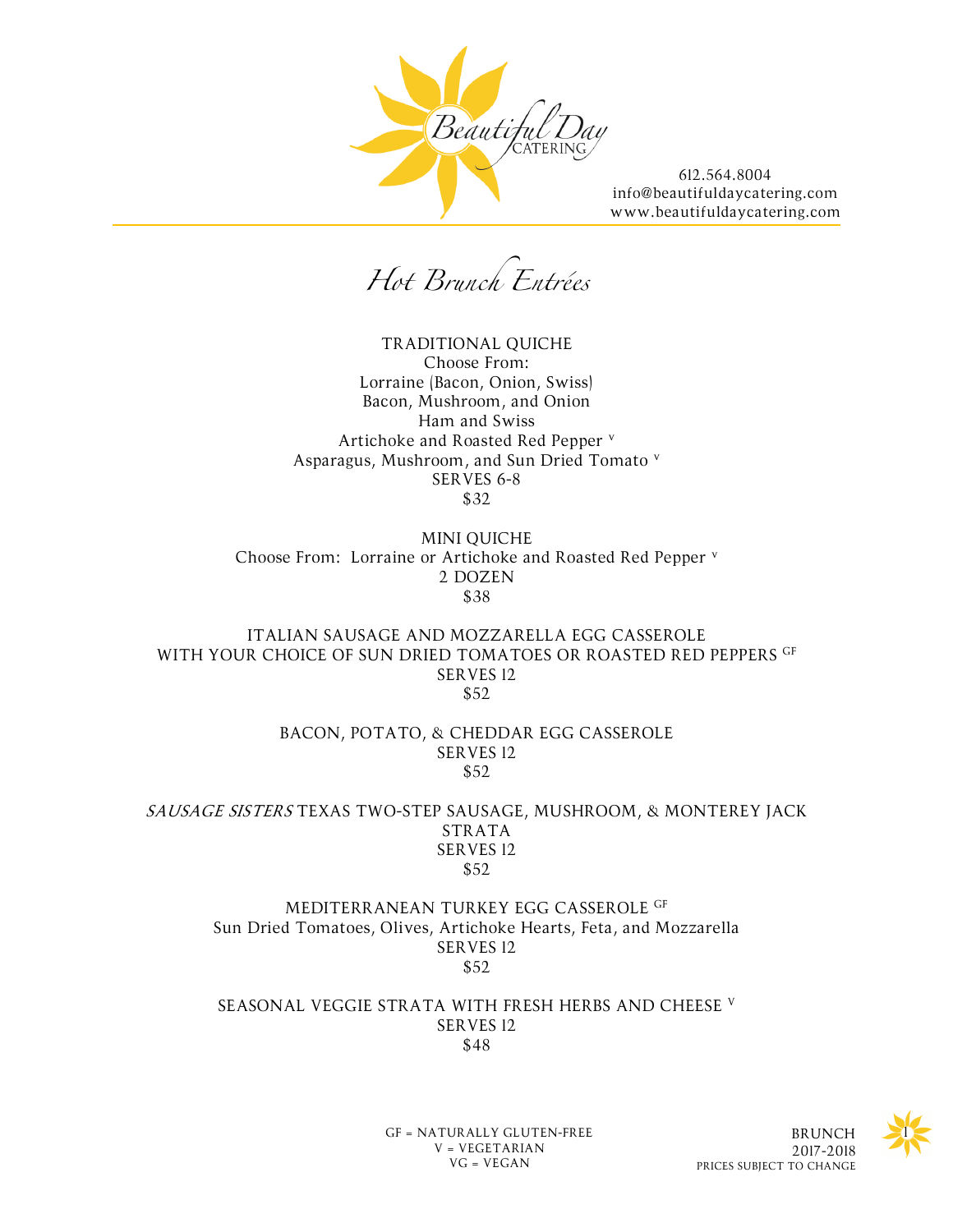

## ZUCCHINI, BASIL, & PARMESAN TART <sup>V</sup> A delicious Italian olive oil double-crust tart filled with grated zucchini, rice, egg, onions, parmesan cheese, and fresh basil. A delightful vegetarian option. SERVES 10-12 \$45

FARMERS' BREAKFAST SCRAMBLE GF Roasted Potatoes topped with Cheesy Scrambled Eggs, Seasonal Veggies, and Your Choice of One Meat: Ham, Bacon, Sausage, or Turkey Sausage SERVES 12-15

\$48

BEAUTIFUL DAY BISCUITS & GRAVY Cheddar-Scallion Biscuits with Sausage Sisters Texas Two-Step Sausage Gravy SERVES 12 \$48 ADD SCRAMBLED EGGS: \$30

BREAKFAST SKINS GF Crispy Potato Shells filled with Scrambled Eggs & Cheese and your choice of up to 3 toppings: Ham, Bacon, Sausage, Turkey Sausage, Bell Peppers, Asparagus, Broccoli, Onions, or Mushrooms Served with Sour Cream 2 DOZEN POTATO SKINS \$86

> SCRAMBLED EGGS WITH ROASTED ASPARAGUS & PARMESAN GF,V \$5.25 PER PERSON

> > CHEESY SCRAMBLED EGGS GF,V **\$3 PER PERSON**

STUFFED CREPES Choose One Flavor Per Dozen: Ham and Cheese, Mushroom & Brie <sup>v</sup>, Blueberry Cream Cheese <sup>v</sup>, or Nutella & Banana <sup>v</sup> \$48 FOR ONE DOZEN

> PECAN PRALINE FRENCH TOAST WITH MAPLE SYRUP <sup>V</sup> \$40 FOR 12 SERVINGS

> > GF = NATURALLY GLUTEN-FREE 2 V = VEGETARIAN  $VG = VEGAN$



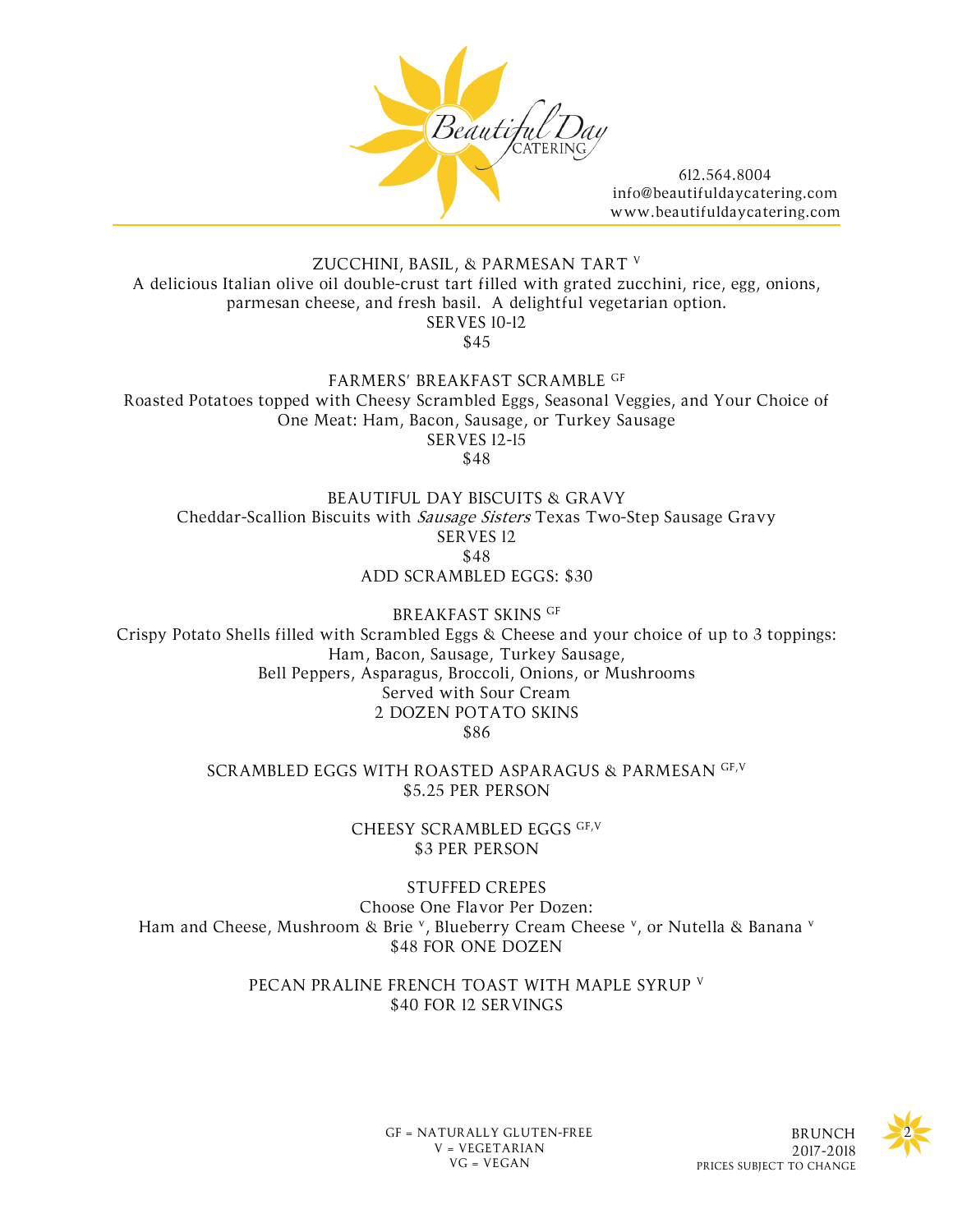

*Accompaniments*

ROASTED BREAKFAST POTATOES WITH PEPPERS AND HERBS GF, V, VG SERVES 25 \$65

> CHEESY HASHBROWN POTATO CASSEROLE SERVES 25 \$75

> > APPLEWOOD SMOKED BACON GF 3 POUNDS (15-20 SERVINGS) \$48

BREAKFAST SAUSAGE LINKS GF 42 LINKS (18-20 SERVINGS) \$30

TURKEY SAUSAGE LINKS GF 24 LINKS (10-12 SERVINGS) \$20

## SMOKED HAM GF SERVES 15-20 \$90 ADD MANGO CHUTNEY OR SPICED APPLE CHUTNEY \$12

FRUIT, YOGURT, AND HOMEMADE GRANOLA PLATTER <sup>V</sup> SERVES 25 \$90

FRUIT, YOGURT, AND GRANOLA MINI PARFAIT SHOOTERS <sup>V</sup> \$60 FOR 24

> FRESH FRUIT PLATTER V,VG SERVES 25 \$55

BERRIES & BALSAMIC SALAD WITH FRESH MINT V, VG SERVES 25 \$100

> GF = NATURALLY GLUTEN-FREE  $V = VEGETARIAN$ VG = VEGAN



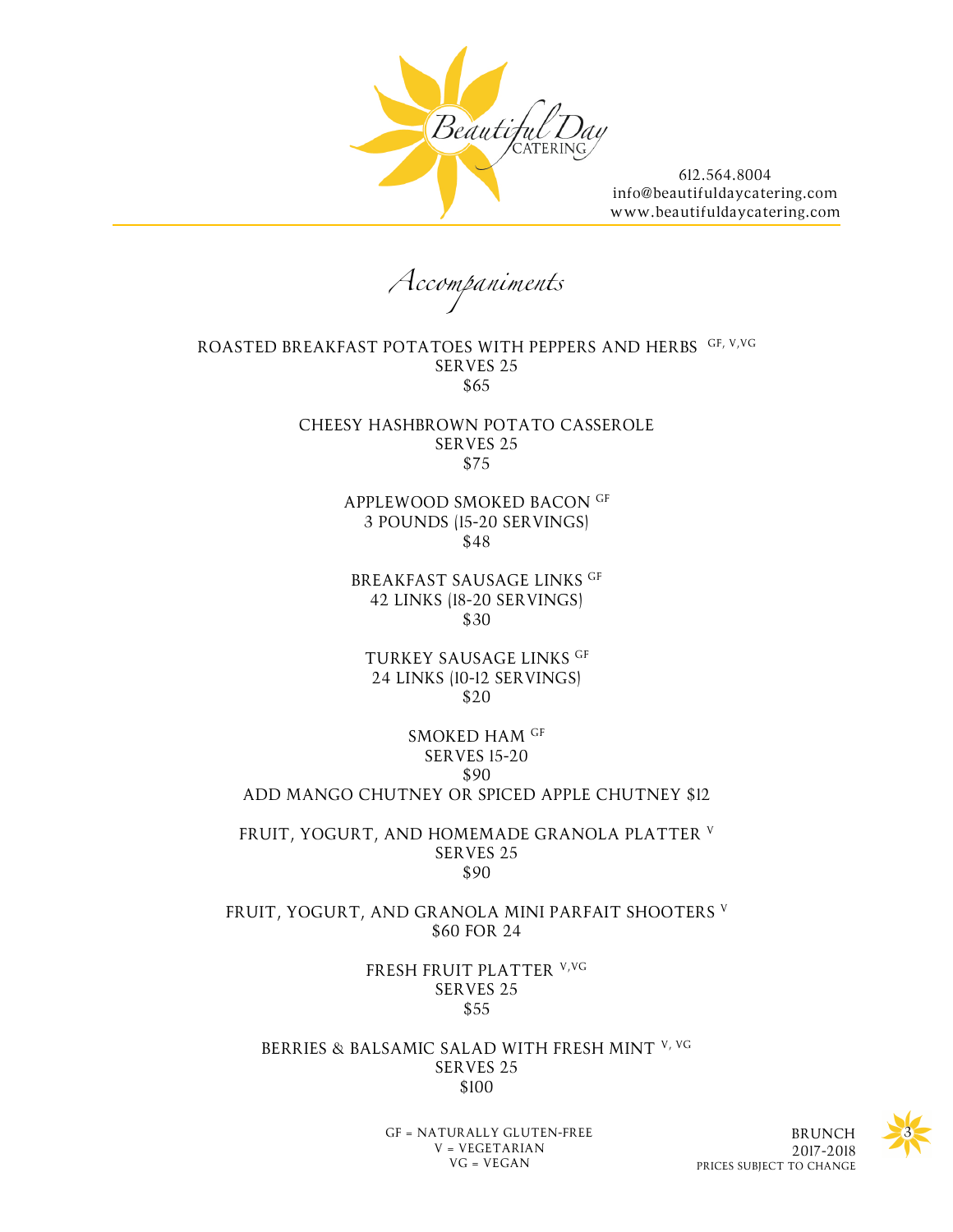

*Brunch Sweets* 

FRESH-MADE MUFFINS <sup>V</sup> Choose One Flavor Per Order of 12: Blueberry Streusel, Banana Coconut Crunch, Dried Cherry Chocolate Chip, Lemon Poppy Seed, Banana Chocolate Chip, Pumpkin, Berry Cream Cheese Streusel, Triple-Berry Cinnamon, Raisin Bran, or Banana Walnut \$24 FOR 12

MINI MUFFINS <sup>V</sup>

Choose One Flavor Per Order of 24: Blueberry Streusel, Lemon Poppy Seed, Dried Cherry Chocolate Chip, Banana Chocolate Chip, Pumpkin, Triple-Berry Cinnamon, Raisin Bran, or Banana Walnut \$18 FOR 24

SWEET BREADS <sup>V</sup>

Pumpkin, Banana Nut, Almond Poppy Seed, Lemon Poppy Seed, or Chocolate Cinnamon Spice SERVES 8-12 \$10 PER LOAF

SCONES <sup>V</sup>

Maraschino Cherry-Almond, Currant, Dried Wild Blueberry, Raspberry White Chocolate, Orange Cranberry Ginger, Dried Cherry Double Chocolate, Triple Chocolate Chip, or Apricot White Chocolate 12 OF ONE FLAVOR \$24 add Crème Fraiche and Jam \$10

MINIATURE SCONES<sup>V</sup> Orange Cranberry Ginger, Currant, Dried Wild Blueberry, Apricot White Chocolate, Maraschino Cherry-Almond, Triple Chocolate Chip, or Dried Cherry Double Chocolate Chip \$21 FOR 24

> CARAMEL-PECAN OR CINNAMON ROLLS <sup>V</sup> \$60 FOR 24

BRIOCHE PULL-APARTS <sup>V</sup> Choose from: Orange-Anise or Maple Sugar-Cinnamon \$72 FOR 24

> PETIT PANS AU CHOCOLAT V Mini Chocolate-Filled Puff Pastry Bites \$34 FOR 24

> > GF = NATURALLY GLUTEN-FREE 4 V = VEGETARIAN  $VG = VEGAN$